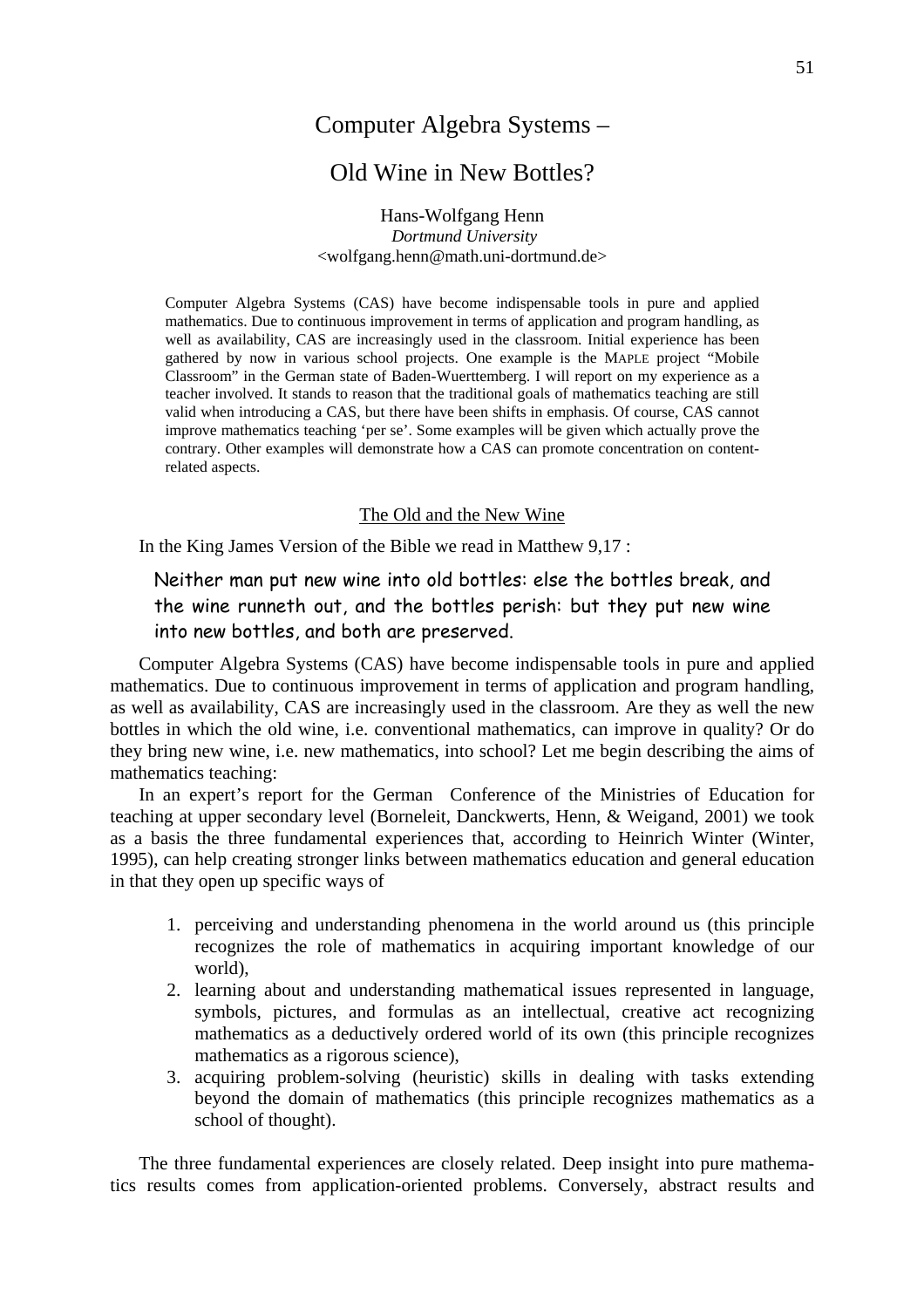methods of pure mathematics prove to be keys for understanding our world. Creative research both in pure and applied mathematics is unthinkable without heuristic competence.

The use of new technologies is important and helpful for all three fundamental experiences: Firstly, CAS are an effective tool to supporting development of modelling and simulation skills, which is the first fundamental experience. Secondly, CAS can positively influence the development of adequate basic concepts of mathematical ideas and results, mainly through dynamic visualisations, which is part of the second fundamental experience. And finally, the computer lends wings to activities for the third basic experience, by possibilities widening the range of heuristic and experimental problem solving.

Hopes, promises and lofty words are many in connection with the use of new media. Bill Gates once said: *The most important use of technology is to improve education*. But sometimes, the euphoria accompanying the accelerated introduction of new media in schools, reminds me of the naivity observed at the time when 'new maths' was praised, in the seventies. The millions of money now spend by ministries for the installation of internet hardware in schools are by no means justified by the results of the few impirical studies which investigated and analysed in detail computer-aided learning of students. There is little information or evidence yet about the beneficial impacts of computer-aided learning on concept formation, so that very subtle approaches are required. Many observations and school experiments judicate that rushing things now may finally not yield the expected results, rather preventing than fostering good and inspiring fundamental experiences, as compared with traditional teaching.

In her paper at the annual conference of the German Society of Didactics of Mathematics in Potsdam in 2000, Michèle Artigue (Artigue, 2000) pointed out that the problems arising with integration of complex technology such as CAS are often underestimated. We know far too little about how epistemological aspects of learning mathematics are influenced by computer-aided learning. In my opinion, the didactical debate on using CAS – promoting more than [1](#page-1-0)000 entries in the ZDM MATHDI database<sup>1</sup> – places too much emphasis on technical computer hardware and software aspects and on the production of 'nice' teaching examples showing, what can be done with CAS (with emphasis on the tool). "It is not important what and how is served, but what is eaten and digested" Mogens Niss once warned. There is only little information from teaching observations and analyses in this regard. It is an urgent task to performe studies complementing investigations such as those done by Rudolf vom Hofe, on the relations of CAS and calculus teaching. This is a wide area for further research (compare vom Hofe, 1998).

# A short history of CAS

I became acquainted with the first calculator in 1965. The price was more than the monthly salary of an engineer and it was able to do the four rules with an accuracy of 8 digits. At ICME 1984 in Adelaide, I saw the first CAS MUMATH, which is antediluvian from today's perspective. MUMATH was one of the first CAS developed in the sixties and was further developed into DERIVE, which is one of the most important CAS for school use today. The second generation emerged in 1985, with first versions of MAPLE and MATHEMATICA. Today, we have a third generation, represented by AXIOM and MUPAD. Implemented algorithms are based on practically all mathematical fields, CAS are used in all mathematical fields as well. *Modern Computer Algebra* (Gathen, 1999) is the standard textbook on

 $\overline{a}$ 

<span id="page-1-0"></span><sup>&</sup>lt;sup>1</sup> Database of the *Zentralblatt für Didaktik der Mathematik* (International Reviews on Mathematical Education); internet-access via the web page *http:www.emis.de* (restricted access, contact for full access Gerhard König via email: [gk@fiz-karlsruhe.de](mailto:gk@fiz-karlsruhe.de))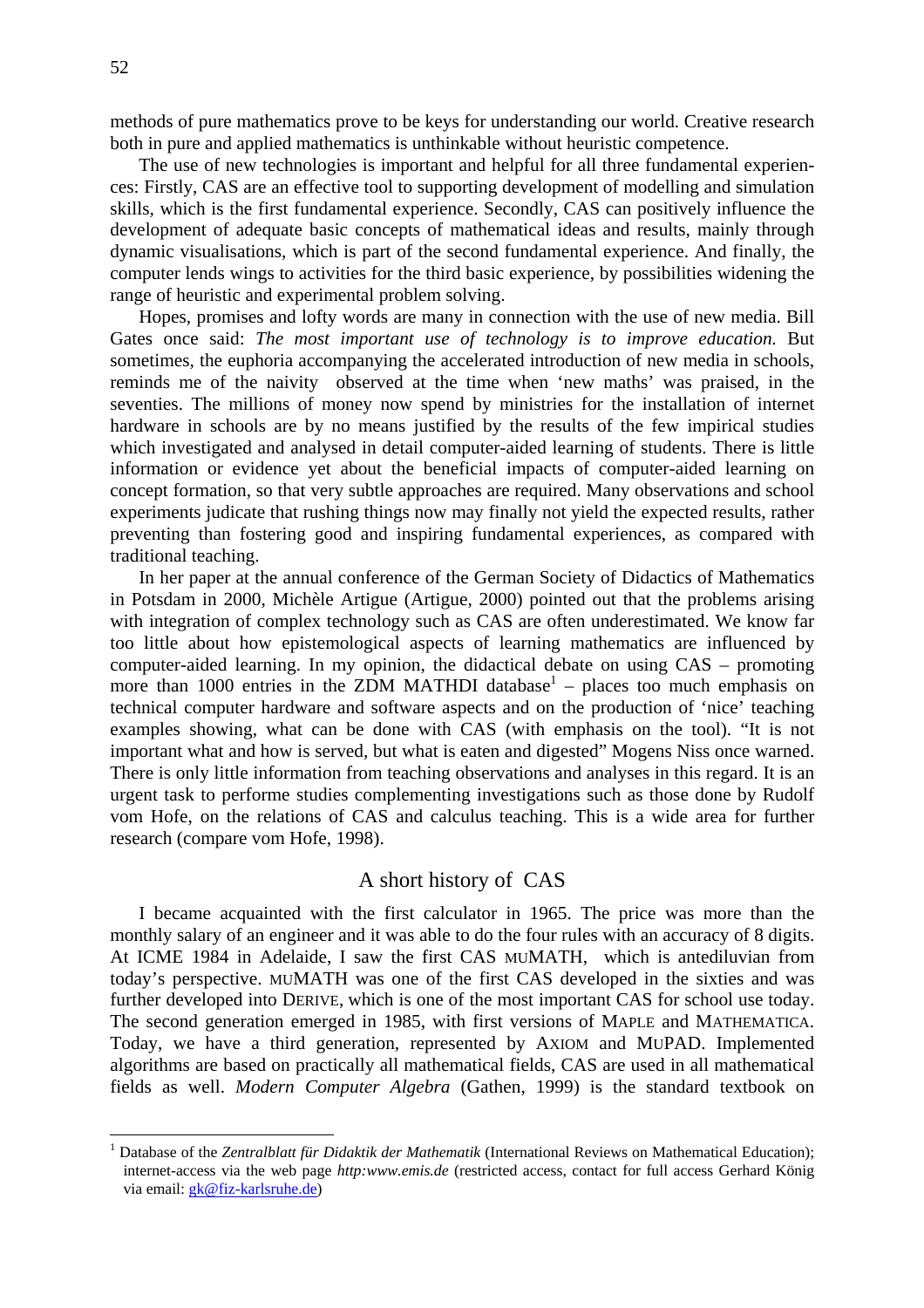algorithms of symbolic mathematics. I think that the authors, Joachim von zur Gathen and Jürgen Gerhard, will take away the word 'Modern' and thus follow the example of van der Waerdens *Modern Algebra*. Booth books contain so much of best mathematics and should not give the impression that they would follow any fashion fads, such as the fata morgana of 'new mathematics'.

Interesting for schools is the fact that CAS are already available on small pocket computers. The best known calculator is the TI-89 by Texas Instruments, the 'little brother' of the successful TI-92, and the two Casio calculators FX-2.0 and Cassiopeia (refer to Henn, 2000). The price developments give reason to hope that such calculators will soon be in the hands of each student, as formerly was the slide rule.

#### PIMOKL: The *Mobile Classroom* pilot project

In the meantime, much teaching experience has been obtained and some reliable empirical evidence on the use of CAS in mathematics teaching. From among the many DERIVE projects now continued mainly as TI-92 projects especially the national projects in Austria are of particular interest (ACDCA, 2001). In many federal states in Germany, there were and still are pilot projects, and I took part in one of them, the MAPLE project "Mobile Classroom" in my home state of Baden-Wuerttemberg (Henn, 2001). In Baden-Wuerttemberg, there are also some DERIVE projects. Under both projects, the Abitur papers (final examination at the end of upper secondary level) were written using CAS. A review of the situation in Germany is given in the report of Wolfram Koepf on our conference *Computer Algebra in Vocational and Further Education* (Koepf, 2000)

In the pilot project 'Mobile Classroom' mentioned above (in German: **Pi**lot-Projekt *Mobiles Klassenzimmer*, abbreviated as PIMOKL) students of 5 classes in different towns of Baden-Wuerttemberg were provided with an own laptop with the CAS MAPLE for the three years at upper secondary level, and it was used for the Abitur examination, as well, especially designed for these project classes. For further information I invite you to read our sourcebook of materials (Henn, Jock, Koller, & Reimer, 1998) and reports and data provided on [www.fh–](http://www.fh�karlsruhe.de/semgym) [karlsruhe.de/semgym.](http://www.fh�karlsruhe.de/semgym)

In the following section I would like to discuss some main aspects that have emerged during my work with PIMOKL – chances, but also problems, constraints and risks. This is characteristic of all tools – not the tool itself, but how it is used is the decisive factor determing success or failure.

### *Equations and there solutions*

Solving equations is one of the primary tasks of mathematics. Why is it that so much importance is attended especially to formula for solving quadratic equations, and is practiced schematically for weeks (in Germany, the formula is called "midnight formula", because students should be so familiar with it that they are able to repeat it when woken up in the middle of the night). Students gain the impression that other algebraic equations cannot be solved. At least this is what I often hear – "equations of grade 5 and more cannot be solved at all".

The transition from linear to quadratic equations has to aspects:

- For the first time there is more than one solution.
- There is a solution formula including square roots.

For the last 2000 years the second aspect was emphasized in school. Solution formulas for equations however rarely exist. There is a deep misunderstanding of the difference between the existence of solutions and existence of formulae for their solution. This was often also not clear in our PIMOKL project. One colleague prepared a MAPLE worksheet for his students on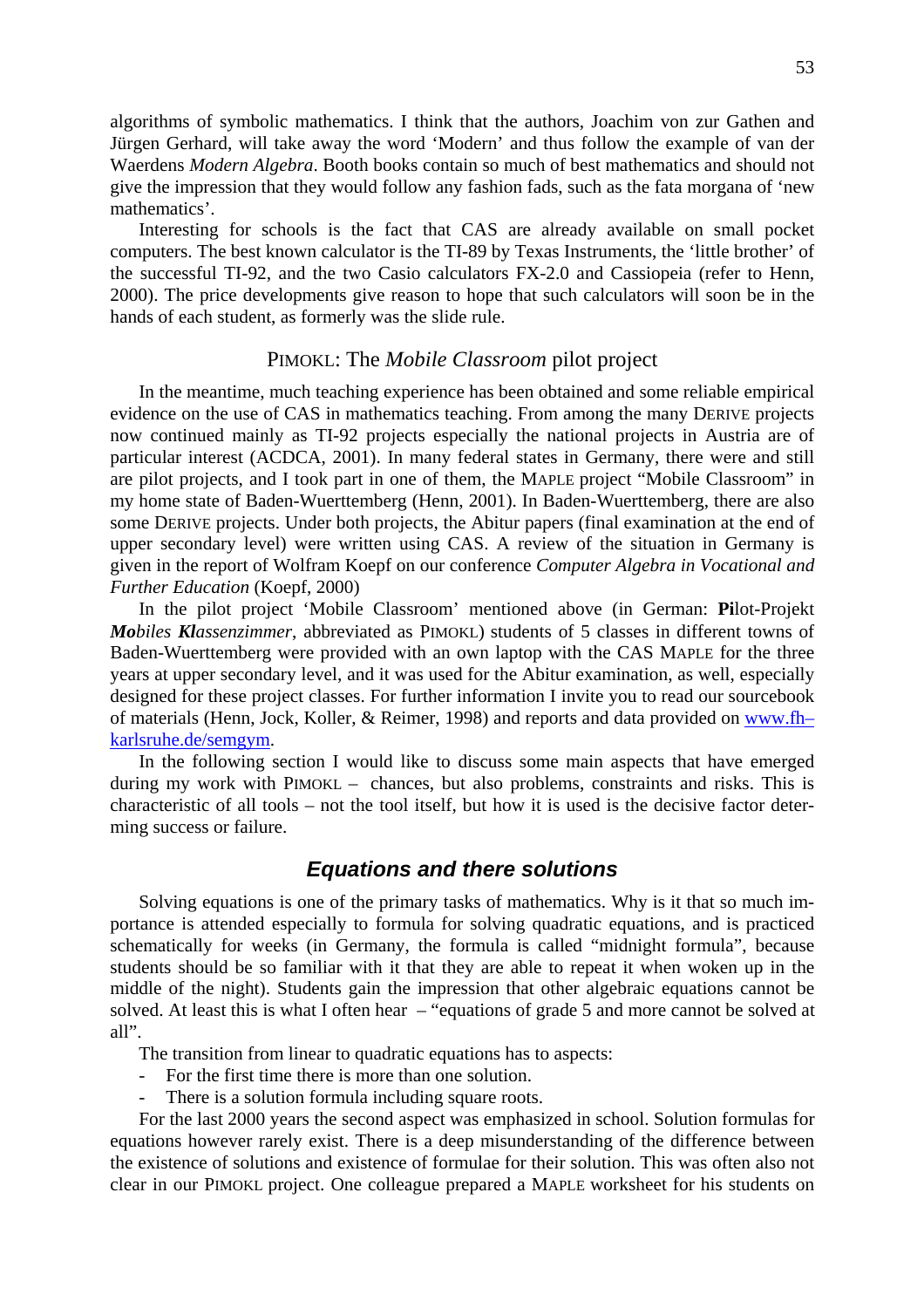the MAPLE command "solve", which solves equations. Main parts of it are provided and explained in the following boxes.

General equations eq2, eq3, and eq4 of grades 2, 3, and 4 are defined (as shown in figure 1; all input of the user is given in normal format in MAPLE, the answers of the system appear in italics).

Definition of the equations:

\n
$$
> eq2 := x^2 + a*x + b = 0;
$$
\n
$$
> eq3 := x^3 + a*x^2 + b*x + c = 0;
$$
\n
$$
> eq4 := x^4 + a*x^3 + b*x^2 + c*x + d = 0;
$$
\n
$$
eq2 := x^2 + a x + b = 0
$$
\n
$$
eq3 := x^3 + a x^2 + b x + c = 0
$$
\n
$$
eq4 := x^4 + a x^3 + b x^2 + c x + d = 0
$$

*Figure 1.* MAPLE-Definition of the equations of degree 2, 3, and 4.

The command "solve $(eq,x)$ " asks MAPLE to solve the equation eq for the variable x. This is done in Figure 2:

Solving the equations:  
\n
$$
\left.\begin{aligned}\n&> \text{solve (eq2,x)}; \\
&- \frac{1}{2}a + \frac{1}{2}\sqrt{a^2 - 4b}, -\frac{1}{2}a - \frac{1}{2}\sqrt{a^2 - 4b}\n\end{aligned}\right.
$$
\n
$$
\left.\begin{aligned}\n&\text{solve (eq3,x)}; \\
&\frac{1}{6}(36ab - 108c - 8a^3 + 12\sqrt{12b^3 - 3b^2a^2 - 54abc + 81c^2 + 12ca^3})^{(1/3)}\n\end{aligned}\right.
$$

*Figure 2.* Solutions of the equations of degree 2, and 3.

Solutions of the general equation of grade 2 are given by MAPLE in the usual presentation. Commentary of the teacher: "Aha, MAPLE knows the midnight formula." Solutions of the general equation of grade 3 are provided using the Cardano formulae. This is rather confusing. Given here is only the first line with many more to follow. Commentary of the teacher: "Do you see now why the general solution of equations of grade 3 was not required up to now? – but that will change!" Such a commentary leads to a completely wrong impression of mathematics. Firstly, the existence of solution formulae for algebraic equations of grade 4 and less is extremely important within mathematics – the underlying reason for the existence up to grade 4 and the non-existence from grade 5 up is given by the Galois theory and the theory of simple groups. Developing the formulae for grade 3 is not much more difficult than for quadratics, for grade 4 it becomes more complicated. But for concrete solutions, these formulae are not relevant today or in the future, with or without MAPLE.

In the next step of the worksheet (shown in Figure 3) we try to solve the equation of grade 4: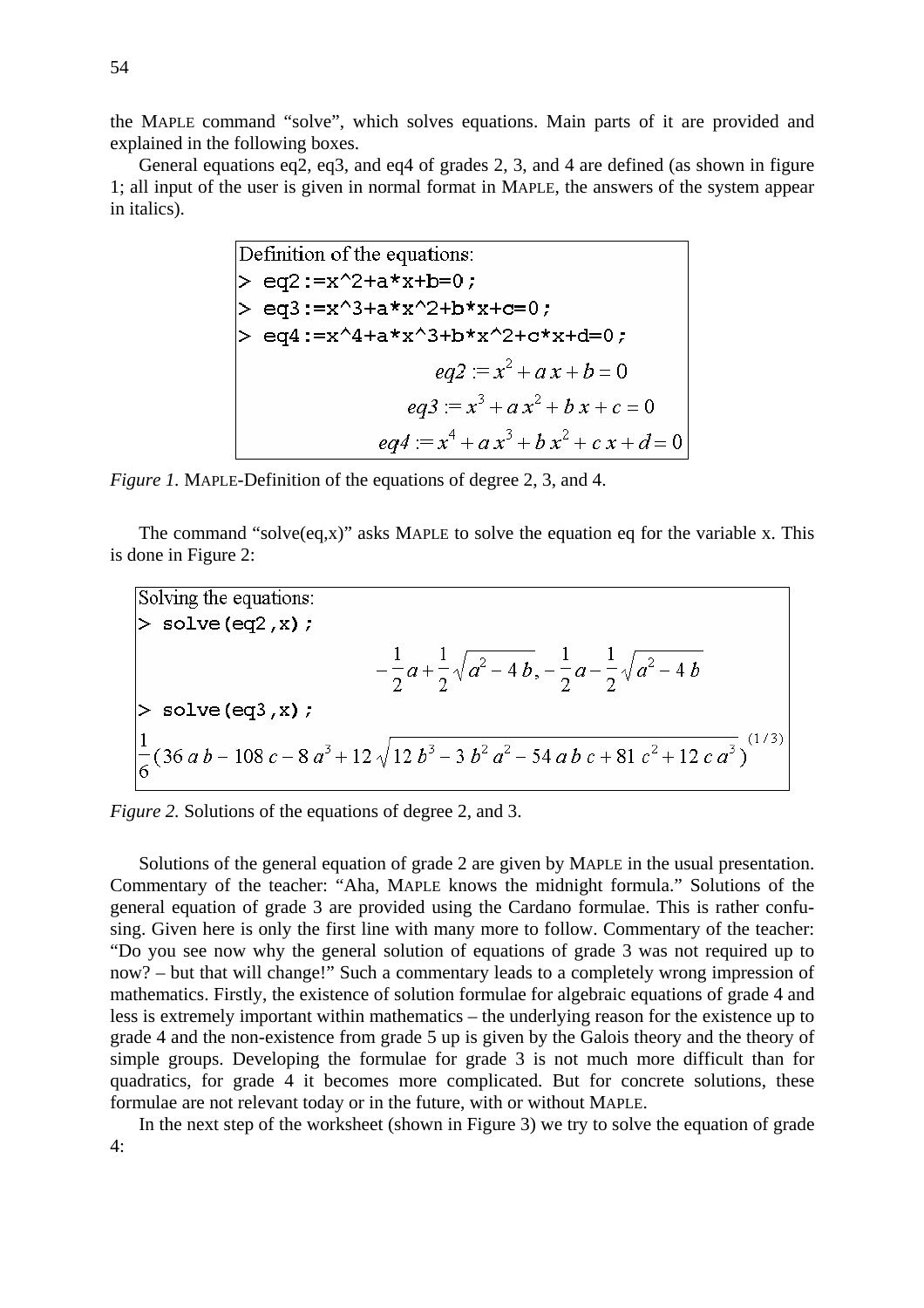> solve (eq4, x);  
RootOf(
$$
Z^4 + a Z^3 + Z^2 b + Z c + d
$$
)

*Figure 3.* Equation of degree 4.

It makes sense that MAPLE does not respond with even larger root expressions but simply says "RootOf(…)", i.e. "root of the equation …". Now again, the teacher's comment is very misleading: "In case of an equation of order four even MAPLE seems to be helpless". Such comments inevitably build up wrong concepts of mathematics, such as: this version of MAPLE will solve equations of grade 3, the next version will even be able to solve equations of grade 4, and so on ….

In fact, RootOf(..) is a MAPLE subroutine which will only provide all solutions of the equation when command "Allvalues" is given, and then, if possible, algebraically, but mainly numerically. Of course, MAPLE will do it for grade 4 algebraically, too. The solution of our equation of grade 4 will fill several screens and is completely confusing and unfathomable. More interesting however is the fact that MAPLE will calculate *all* solutions of an algebraic equation of any grade with concrete numerical coefficients with given accuracy.

However, the main point from a mathematical perspective is: Are there any solutions at all? What are solution formulae? How can you be certain to have found all solutions? Which graphical and numerical methods are there to find them? How do I get them with given accuracy? Questions like these are often neglected. Exactly for this kind of questions CAS provides an ideal tool. It helps to develop the adequate algebraic structure and discuss and analyze the solutions.

Let us think about solution formulae: If writing down  $\sqrt{2}$  as the one solution to  $x^2 = 2$ , we invent a new name for a number. We are convinced that this number exists, we know where to draw it on the number line, but we cannot describe it any better, because it is irrational. This es exactly the aspect of letters or variables described by Malle as the "Gegenstandsaspekt" (aspect of a concrete object) (Malle, 1993). Expressions such as  $\sqrt{2}$  can easily be manipulated. But we cannot write it down as concrete decimal number because it has infinitilly many digits. We use similar 'tricks' when we call other important numbers e or  $\pi$ . Also, when we denote the five existing, unique and real roots of the equation  $x^5 - 5x^3 + 4x + 1 =$ 0 by  $a_1$ ,  $a_2$ ,  $a_3$ ,  $a_4$ ,  $a_5$  according to size we do the same thing. All these numbers are actually 'unknown', have been given a name, and now we can use them for calculations (which is exactly what is done in algebraic number theory). But if we need  $\sqrt{2}$  or any other of these numbers in a concrete application, for example for building a bridge, it has to be suitably approximated. In any case, numerical aspects are very important when solving equations. From the point of view of numerical analysis a number "a" possesses indefinitely many digits which are hidden behind a curtain. By using our appropriate algorithm we can withdraw that curtain in order to see an arbitrary number of digits.

In pre-computer times extremely artificial methods have been invented which were all directed towards a more or less special type of equation. For example, differential equations resulting from modelling a concrete problem were not discussed generally, but reality was forced into the 'Procrustean bed' of one of the few types of differential equations (linear, separable, etc.) for which there was an explicit solution formula. "A process of self-selection started, whereby equations which could not be solved explicitely were of less interest than those which could. Naturally, textbooks for the new generation contained only methods for solvable problems." (Steffen, 1994).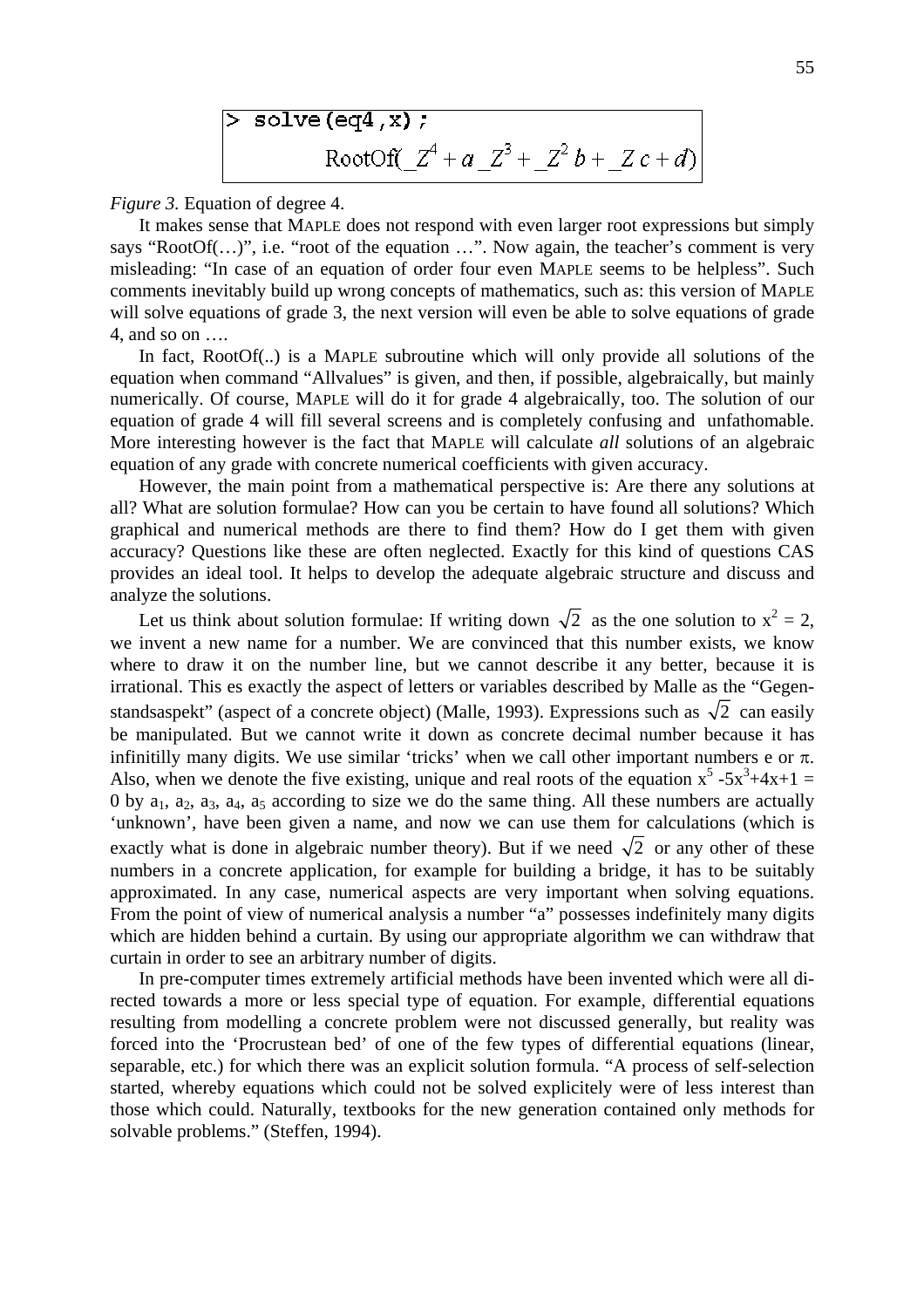# **Half as good is not on the mark**

Numerical aspects deserve to be discussed in detail. Many years ago Arthur Engel urged already to put more emphasis on numerical and algorithmic aspects in mathematics teaching. Unfortunately, even in new curricula the analytic-algebraic perspective of mathematics dominates, and numerical aspects are hardly mentioned. Mathematicians are to be blamed for the fact that fundamental mathematical ideas like iteration are written on the banner of computer scientists, that numerical aspects have been dreadfully neglected and have done their bit to building a one-sided picture of mathematics. Numerical methods are not a poor substitute, as many mathematicians still see it today, but normal practise in all applications of mathematics. Numerical methods have not yet found their way into school. New technologies without numerical methods are not possible. Using a CAS these aspects have to be emphasized, but on the other hand, it is easy to introduce the basic concepts already at lower secondary level.

The aim is not to indulge in detailed calculations of error but to develop a principle understandig of the limits of modelling. First of all this involves a sensible use of numbers. We have the 'ideal' numbers of mathematics, where  $2 = 2.0 = 2.00$  is naturally true, and the 'real' numbers of daily life, which often mean intervals and where 2 is certainly not equal 2.0. Mostly, i.e. when measuring, intervals, not exact numbers are an adequate model of the situation. Intervals, however, lead to error proliferation in continued model calculations. If this is not kept in mind, results become arbitrary. In addition we have today the 'computer' numbers which follow their own rules, too. The speed of processors has been rapidly increased, but the error analysis of the implemented floating-point arithmetic has been neglected in an irresponsible way. A CAS can help to demonstrate the hidden error proliferation of recursive calculations. Following a suggestion of the Karlsruhe mathematician Ulrich Kulisch (Kulisch, 1998) 2000 elements of the point sequence  $P_n(x_n/y_n)$  with  $P_0(0/0)$ and

$$
x_{n+1} = y_n - sgn(x_n) \cdot \sqrt{|3 \cdot x_n - 36|}, \quad y_{n+1} = 11 - x_n \text{ for } n \ge 0,
$$

were calculated with the help of MAPLE. Using the 'Digits  $= m$ ' command the number of digits can be chosen in MAPLE. The results are given in Figure 4 for accuracy  $m = 5$ , 10, 15, and 20. The result speaks volumes, the relation with the beautiful, computer-generated pictures of chaos theory is obvious. The presentation is even more convincing when the colour of the points is changed after every 500 points.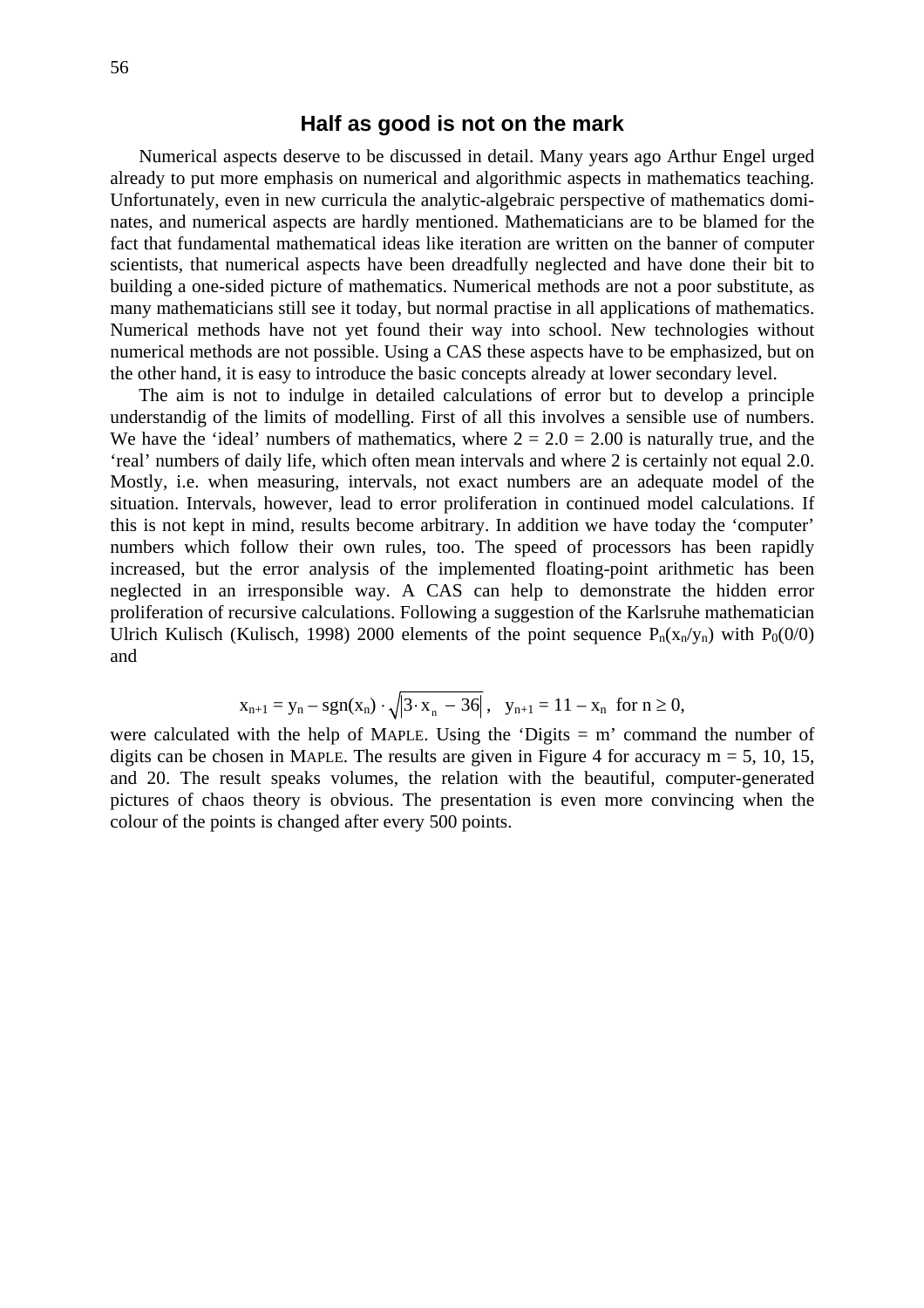

*Figure 4.* The point sequence with accuracy digits = 5, 10, 15, and 20.

In daily life the calculation-oriented treatment of numbers plays a dominating role, numerical aspects are neglected. Of course, pocket calculator or CAS alone do not provide a better understanding. Absence of clear teaching concepts will lead to incorrect basic concepts being built in various ways:

On the one hand, expressions such as  $\frac{1}{2}$ 3  $(\sqrt{3})^2$ ,  $\frac{\pi}{2}$  + 2 + 3  $2 \t 4$  $\frac{\pi}{2} + 2 + 3 \cdot \frac{\pi}{4}$  or cos(arcsin(0)) are not seen as well defined numbers which can be simplified, but rather as recipes or algorithms to be followed. Even among future teachers who have studied mathematics, I have encountered this misunderstanding: They sincerely discussed whether  $4 + \sqrt{3}$  was one or two numbers!

On the other hand, fundamental numbers such as  $\sqrt{2}$ , e and  $\pi$  are reduced to finite decimal numbers. In replay to my question of whether  $\sqrt{2}$  was rational, a glimpse on the calculator, I prompted the answer "no", because the calculator did not show a number period.

The "two-facedness" is always important: *Result* as well as *process*, for example  $\sqrt{2}$  as a number and as the process of numerical aproximation.

"How much manipulation of expressions is necessary" is the well-known question formulated by Wilfried Herget in the GDM-workshop "mathematics teaching and computer science" (Hischer, 1993, p 128), which still is unresolved. I am convinced that computional skills help in the sensible handling of numbers and terms. Manipulating expressions should not serve as a ritualized end in itself. Here, a CAS can help to build up sensible standards. Often, expressions should be transformed into a simpler final form. But what is "as simple as possible"? For rational numbers a standardized final form, for instance as reduced fraction, makes sense. However, it is a mere convention to look at the equivalent expressions

$$
\frac{1}{\sqrt{2}} = \frac{\sqrt{2}}{2}
$$

and pick out the right hand expression to be the "better" one, or even, to give less points for the left hand expression. Making the denominator to a rational number becomes a senseless ritual. Why then can  $\frac{1}{1}$ π be left as it is? Both terms above are equivalent and acceptable as an end result. When approximate values are to be calculated mentally, the right-hand term is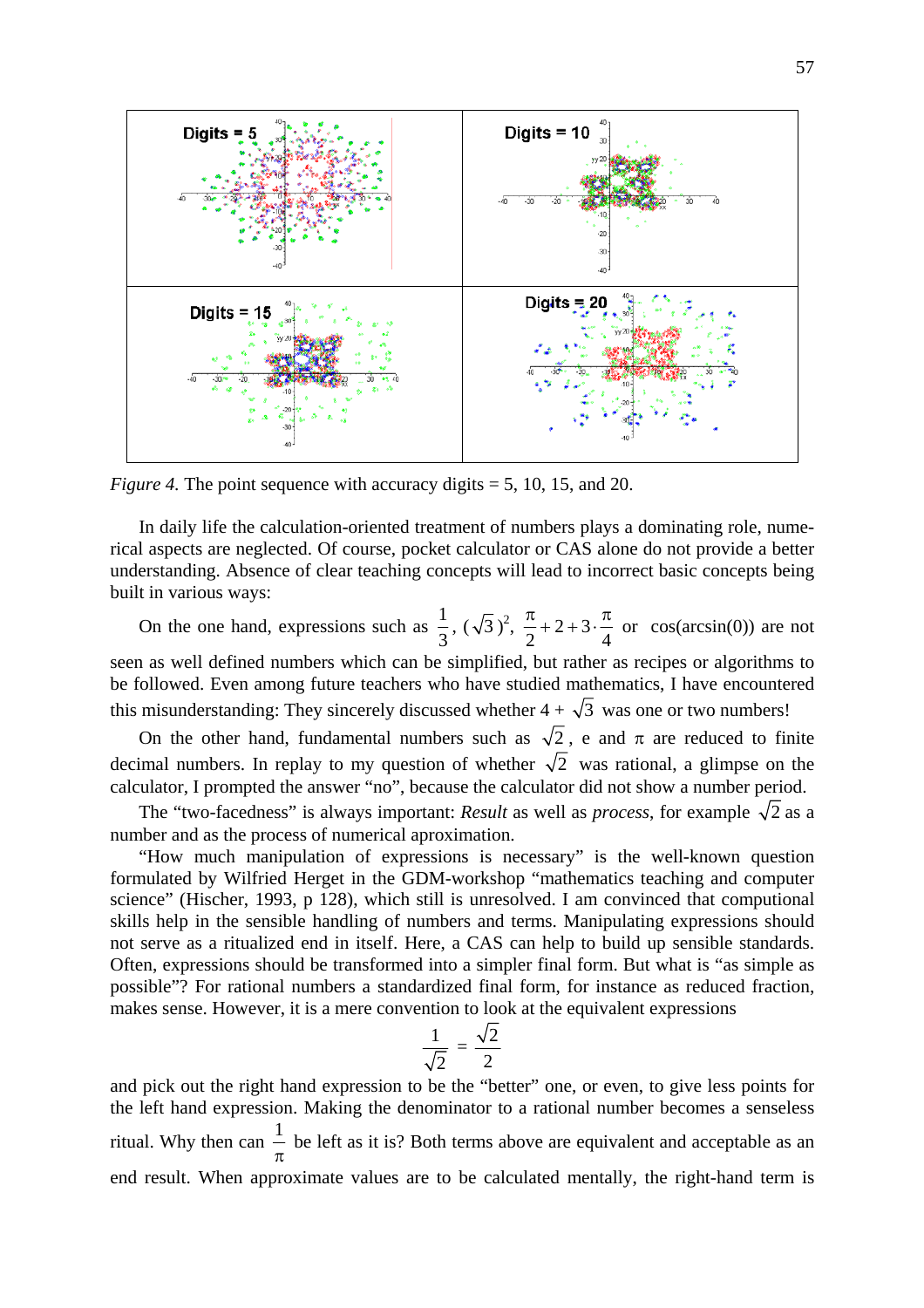better. If you want to find an approximate value using a computer, the left term is often superior. Hans Humenberger and Hans-Christian Reichel describe a very convincing example (Humenberger & Reichel, 1995, p 107). The issue becomes very delicate when the simplify command, which is provided by every CAS, is used to simplify expressions. It is often very surprising to see what for CAS is a "simple" solution. The problem is very deep-rooted: There is no algorithm which can decide if two given expressions are algebraically equivalent. We will always have to accept this "shortcoming" of a CAS! The more important it is therefore to make students familiar with this problem.

A very interesting and well-known example showing many aspects is the approximation of the circle by inscribed regular polygons, a topic, which is covered at grade 5 pre-formally and then again at grade 10. The idea to approximate the unit circle by inscribed polygons with  $n = 3.2, 3.2^2, 3.2^3, ...$  sides (is it clear for all students why we do not use 3-, 4-, 5-, ... sided polygons?) leads through elementary geometrical argumentation as shown in figure 5 to a simple recursion formula for the side length  $s_n$  of the n-sided polygon.



*Figure 5.* The side length of the inscribed n-sided polygon.

From this well-known formula  $s_{2n} = f(s_n)$  we can easily deduct an analogous recursion formula for half the circumference  $p_n$  of the polygon in consideration, which leads to an approximation of  $\pi$ . We use this less well-known recursion formula for  $p_n$  here, because it makes the numercal problems very obvious. Starting with  $n = 6$  for the unit circle the side length  $s_6 = 1$  and the first approximation for  $\pi$  becomes  $p_6 = 3$ . The easily verified result for the recursion is

$$
p_{2n} = n\sqrt{2-2\sqrt{1-\left(\frac{p_n}{n}\right)^2}}.
$$

This nice, simple formula can be "made worse" by

$$
p_{2n}=\frac{2p_n}{\sqrt{2+2\sqrt{1-\left(\frac{p_n}{n}\right)^2}}}~.
$$

Both formulae are absolutely equivalent and should therefore, theoretically, lead to an increasingly better and better approximation of  $\pi$ . The approximation is possible only numerically, which is usually not done at school. But with a CAS it is as simple as a child's play. The computional accuracy used for the results in figure 6 was five digits.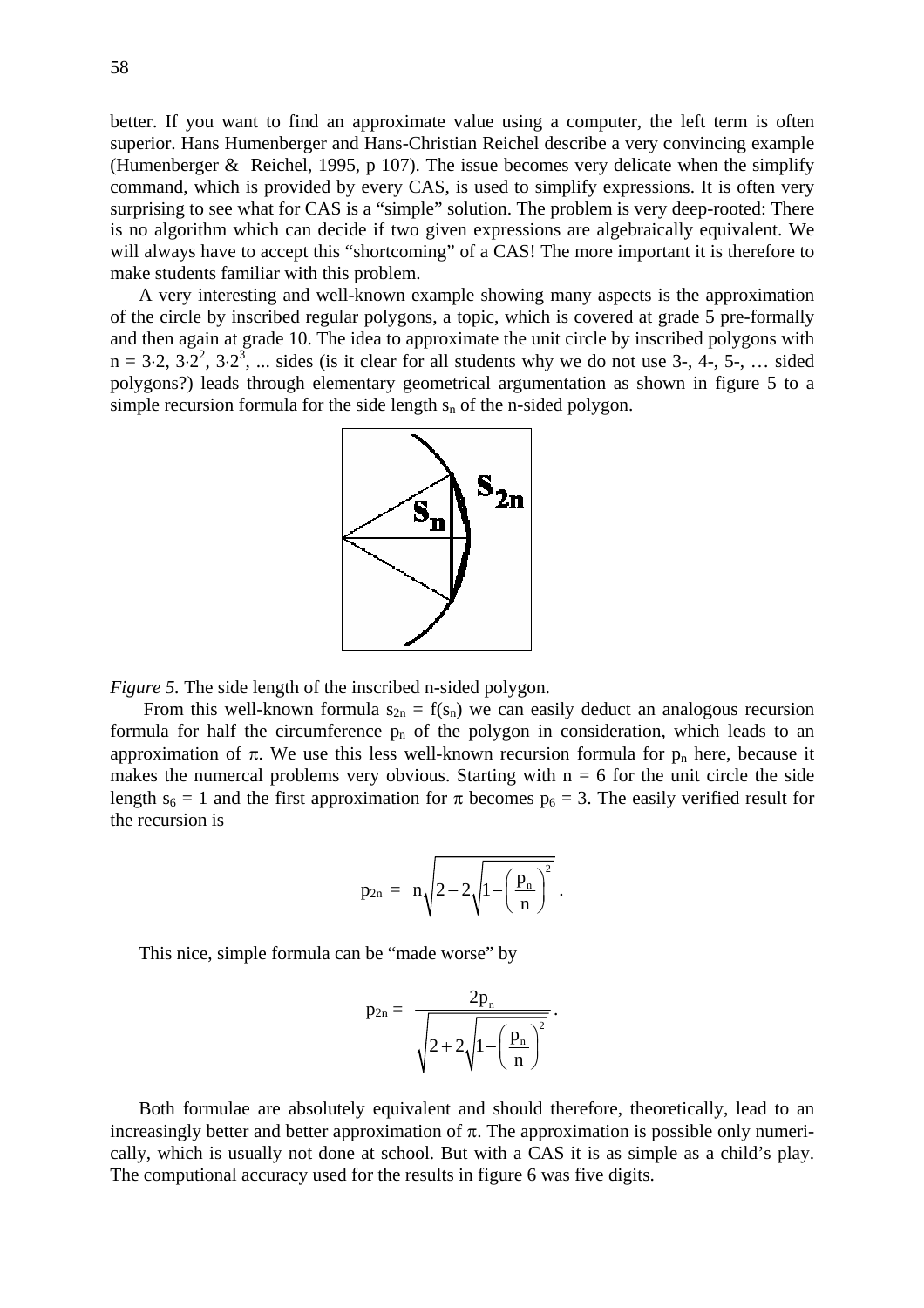| 1 <sup>th</sup> recursion formula | $2d$ recursion formula    |
|-----------------------------------|---------------------------|
| $n = 1, \pi = 3.0$                | $n = 1, \pi = 3.0$        |
| $n = 2$ , $\pi = 3.1055$          | $n = 2$ , $\pi = 3.1058$  |
| $n = 3$ , $\pi = 3.1315$          | $n = 3$ , $\pi = 3.1326$  |
| $n = 4$ , $\pi = 3.1385$          | $n = 4$ , $\pi = 3.1394$  |
| $n = 5$ , $\pi = 3.1476$          | $n = 5$ , $\pi = 3.1412$  |
| $n = 6$ , $\pi = 3.1839$          | $n = 6$ , $\pi = 3.1416$  |
| $n = 7$ , $\pi = 3.3256$          | $n = 7$ , $\pi = 3.1418$  |
| $n = 8$ , $\pi = 3.8400$          | $n = 8$ , $\pi = 3.1418$  |
| $n = 9, \pi = 0$                  | $n = 9$ , $\pi = 3.1418$  |
| $n = 10, \pi = 0$                 | $n = 10$ , $\pi = 3.1418$ |

*Figure 6.* Results of the two recursion formulae.

The left column shows the results of the "nice", the first formula. At first, the approximation of  $\pi$  improves, but from step 7 on the approximation declines and from step 9 on the approximation value is always zero! A higher accuracy only defers the catastrophy by a few steps. Using the second formula,  $\pi$  is continuously better approximated, from step 7 on the recursion stabilizes.

Looking at both formulae helps to understand what happens (figure 7):

$$
p_{2n} = \underbrace{n}_{\rightarrow \infty} \sqrt{2 - 2\sqrt{1 - \left(\frac{p_n}{n}\right)^2 \over \rightarrow{0}}}\qquad \qquad p_{2n} = \frac{2p_n}{\sqrt{2 + 2\sqrt{1 - \left(\frac{p_n}{n}\right)^2 \over \rightarrow{1}}}}\,.
$$

"catastrophy for large n"

"
$$
p_{2n} \approx p_n
$$
 for large n"

*Figure 7.* Analysis of the two recursion formulae.

Because computers can only compute with finite accuracy, very small values become zero, therefore the first recursion must fail*.* The root of the problem lies much deeper: Unfortunately, there is no possibility to decide for an arbitrary number whether it is zero or not; Luitzen Egbertus Jan Brouwer has constructed such numbers. However, if we use the second formula which is termed the bad formula, the problem is solved, the recursion is stable, and the approximation is much better. Archimedes has principally used this second recursion formula to calculate his famous approximate values

$$
3\frac{10}{71} < \pi < 3\frac{1}{7}.
$$

#### *The case of Geometry*

For years, we have been observing a decline of geometry in school curricula; at the upper secondary level geometry is often twisted into some basics of linear algebra. In our already mentioned expertise of mathematics teaching at upper secondary level you will not find the word "linear algebra". This was a purposeful political decision to which I answer with my own head. As my mathematical background is in algebraic number theory and algebraic geometry I know very well the value of linear algebra. At upper secondary level, the students choose in mathematics (and in other subjects) between advanced-level courses (*Leistungskurse*) and basic-level courses (*Grundkurse*). Referring to this, we write in our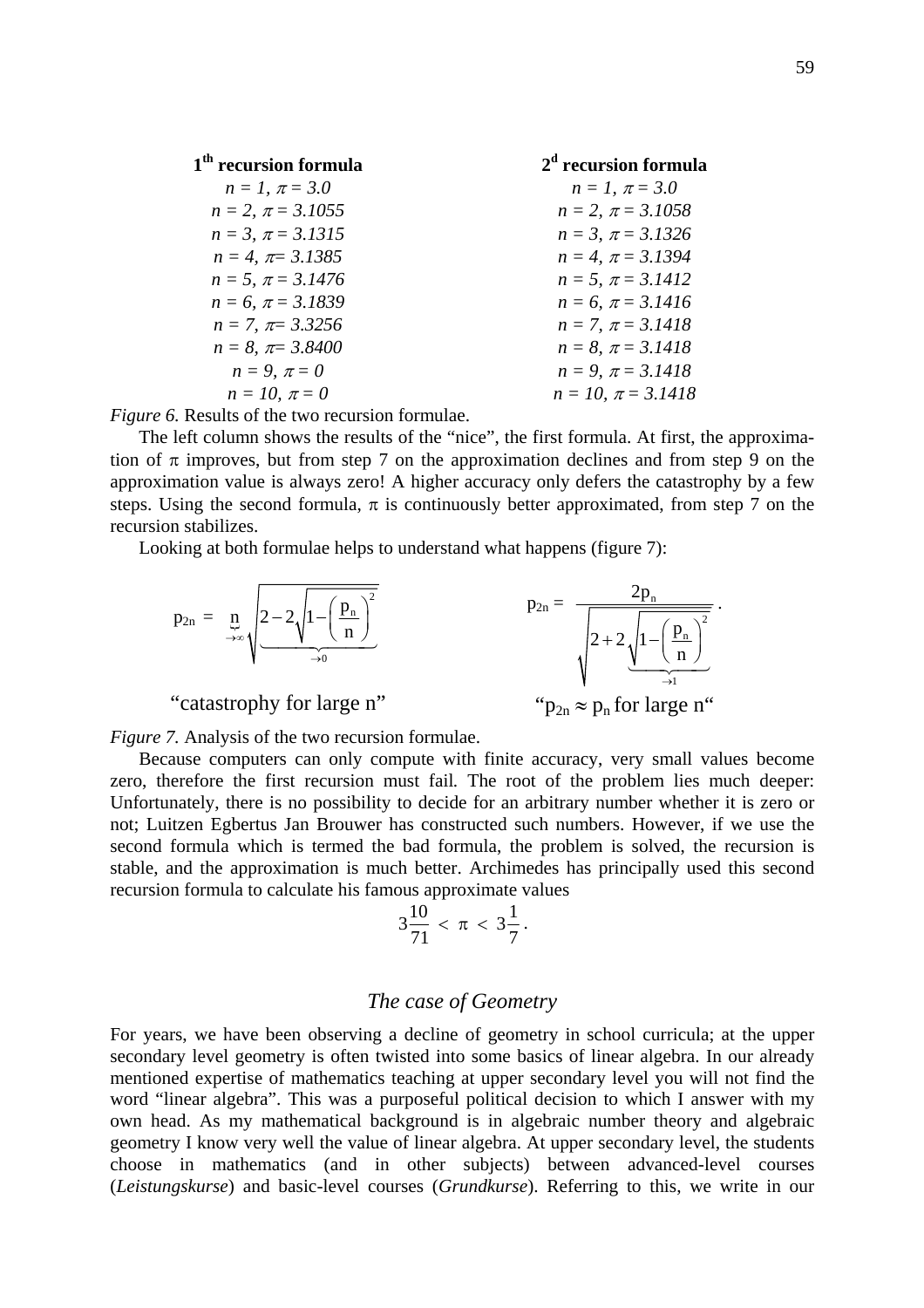expertise (Borneleit, Danckwerts, Henn, & Weigand, 2001): "There is no other topic revealing as plainly as geometry at upper secondary level does that it is completely off the subject to conceive basic-level courses as 'light versions' of advanced-level courses, which themselves are 'light versions' of lectures in pure mathematics at the beginning of university level". I have come to know linear algebra in school as words without meaning, as "general abstract nonsens". Out of pure enthusiasm for abstract terms, the really thrilling ideas of geometry are often forgotten. One uses puffed-up methods only for boring objects such as straight lines and planes, methods which are not really needed there. Instead, the richness of solid geometry can bring valuable insights for students by emphasizing content and not mere calculations, as for example Hans Schupp has proved in many articles (Schupp, 2000).

Unfortunately, the new draft curriculum for my home state of Baden-Wuerttemberg includes the words like "linear dependent" and "linear independent", but teaching of the obligatory geometrical content ends with planes, even spheres are not part of future mathematics courses. A speciality of geometry teaching at lower secondary level is the exploration of certain convex plane figures, such as triangles and quadriangles. The natural generalisation to convex solid figures is out of scope, the only convex figure in our curriculum is the point.

The geometry of the space around us should be one focus of mathematics teaching, which is supported by the powerful methods of analytic geometry at secondary level. A CAS is extremely well suited for visualization, and as a calculation tool. However, to use the advantages of a CAS depends on well-founded 3D-experiences of students with real objects, starting, for example, with a systematic exploration of the cube in grade 5. Rightly, Michael Schmitz (2000) points out that the visualizations of 3D-objects with a CAS, which are so clear for us, are only understandable for students if they have well-founded basic concepts of space and its analytic description. It is necessary that students possess the ability to choose a coordinate system which is adequate with respect to the situation and therefore to support the development of the fundamental idea of coordinatization. Through the use of an adequate coordinate system objects are described by equations as simple as possible, geometric transformations by matrices. This situation then calls for a CAS to solve the equations and to present their solutions in three dimensions. This in fact means not to treat calculus and analytic geometry as disjunct topics any more, but to discuss their interrelations. Then functions in several variables are not treated as functions in one variable with parameters giving rise to much computation, but describe – introduced and discussed qualitatively – graphs as surfaces and curves, and thus help also to better understand scientific modelling (Klika, 2000). Especially the beautiful old conics can experience a rebirth with the help of a CAS. The following example (figure 8) explicitely shows the interrelations between calculus and analytic geometry, showing two ways leading to saddle surfaces. Figure 9 shows two real examples of saddle surfaces, the left one is a work of art in the port of Lausanne/Switzerland, the right one is a bus stop in Offenburg/Germany.

A concrete and very nice starting point for the case of the family of curves is paper folding. For further suggestions compare Henn (1998) and Meyer (2000).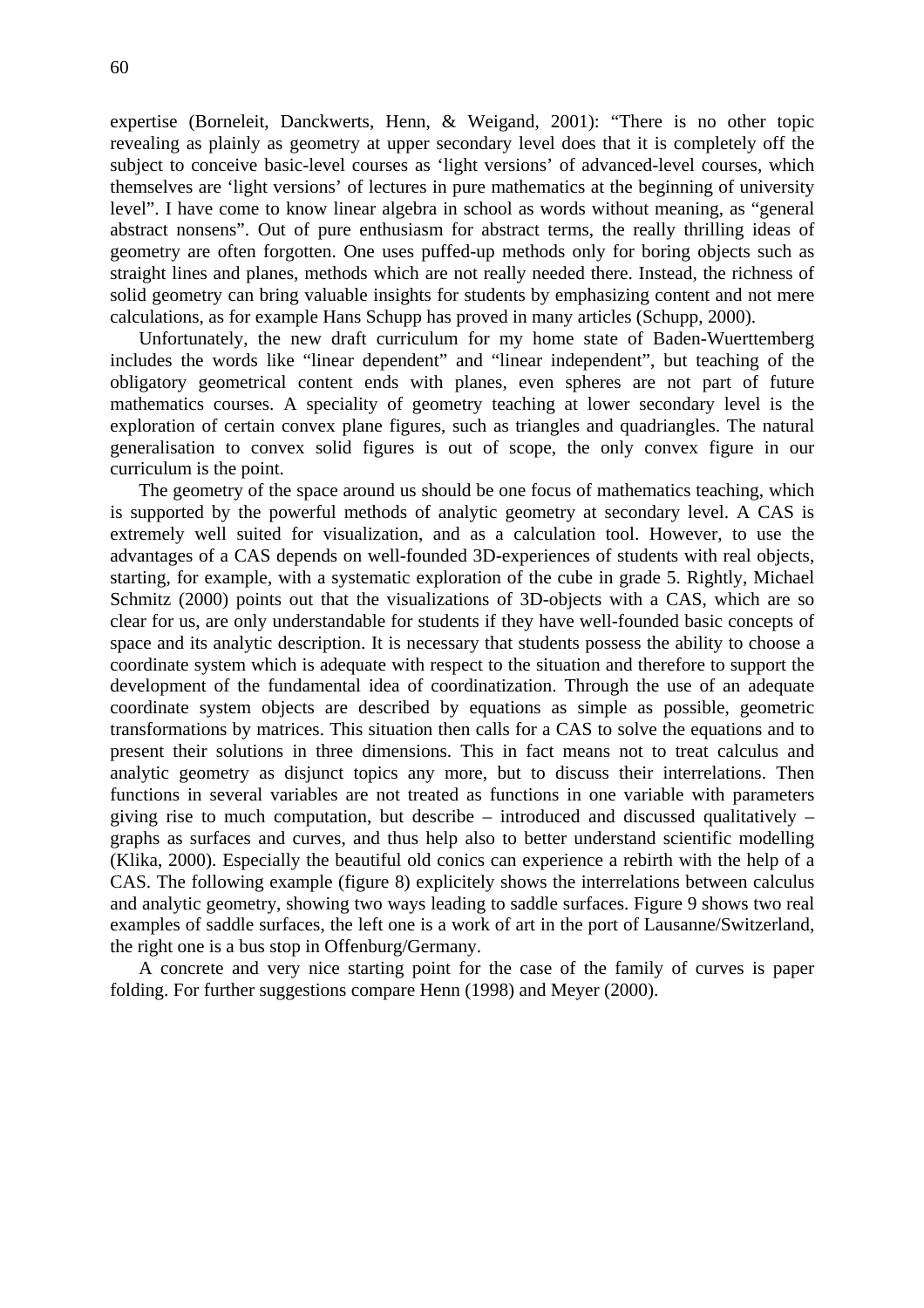| <b>Calculus</b>                                                               | <b>Analytic geometry</b>                    |
|-------------------------------------------------------------------------------|---------------------------------------------|
| <b>Families of curves</b>                                                     | <b>Metric</b> issues                        |
| Discuss the family of curves $f(x,t) = tx +$                                  | Describe all points in the plane having the |
| $t^2$ (parameter $t \in \mathbb{R}$ )                                         | same distance to two straight lines         |
| Discuss the family of parabolas $f(x,t) = tx$                                 | Same question in spatial geometry           |
| + $t^2$ (parameter $x \in \mathbb{R}$ )                                       |                                             |
| Discuss $f(x,t) = tx + t^2$ as a function of                                  | Investigate the new case of skew straight   |
| two variables                                                                 | lines (suitable coordinate system)          |
| <b>Saddle surfaces</b>                                                        |                                             |
| are be found often in the real world! The tomography of saddle surfaces leads |                                             |
| to straight lines, parabolas, hyperbolas, and many interesting questions!     |                                             |

*Figure 8.* Two ways to saddle surfaces.



*Figure 9.* Two examples of saddle surfaces.

### CAS – challenge and chance

Important is the wine, not the barrel or the skin in which it is stored. Our barrel is a CAS, be it MAPLE, DERIVE or any other. It is a further supplement for the traditional media but cannot substitute them. Most of the work for design of a problem has to be done with head, paper, and pencil. The MAPLE-publicity slogan *"You can forget paper and pencil"* is nonsense. Many student's comments such as "You cannot think in front of a computer screen" confirm this. In detail, we have learned in our PIMOKL project that the sensible handling of a computer, which is such a fast tool with respect to calculations, needs the contrary, namely a culture of slowness. The time and leasure which is needed for thinking, the determined inductive search and experimenting has nothing to do with losing or wasting time. Taking your time means that you will progress faster in the end. Let your students discover this creative slowness!